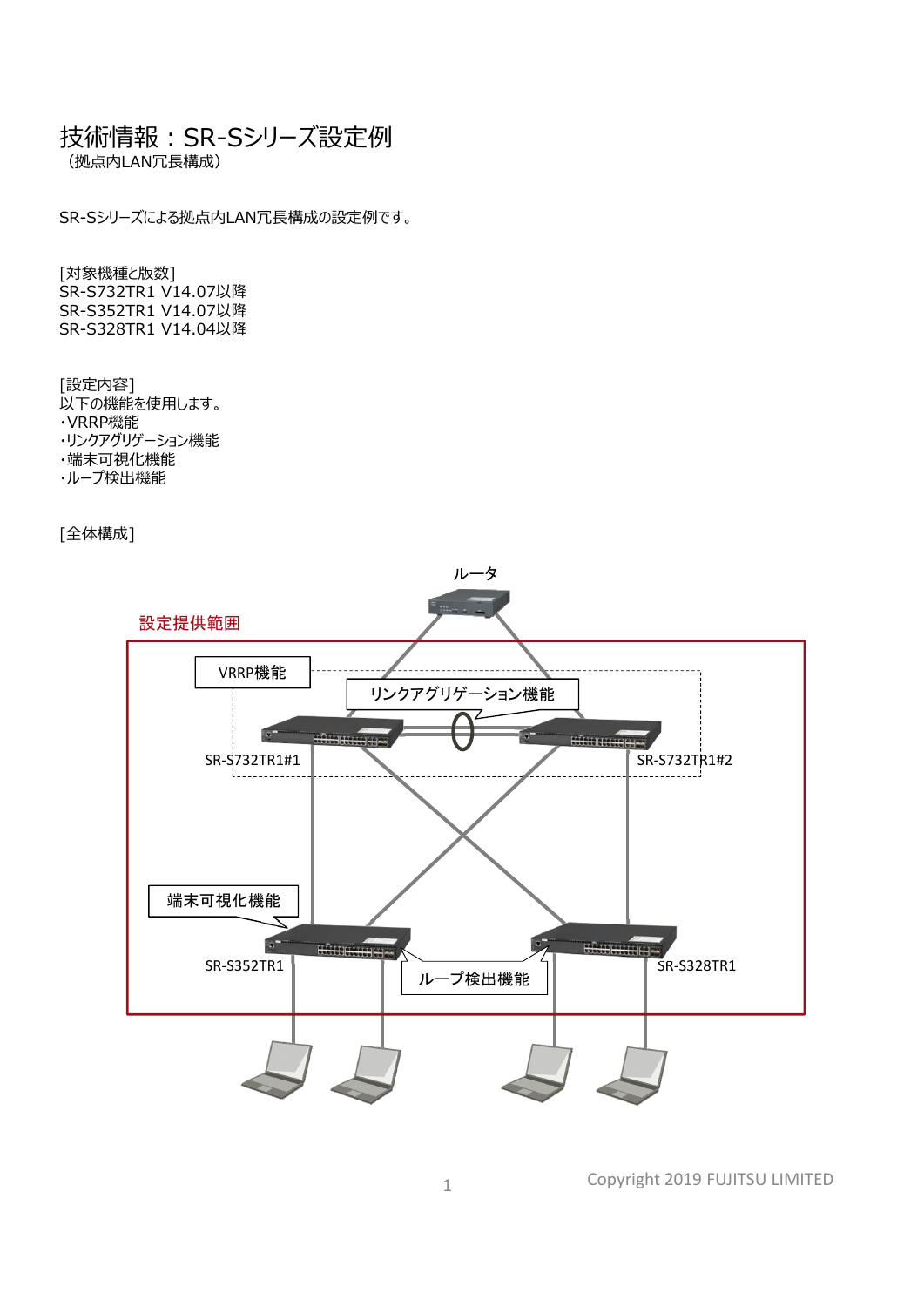

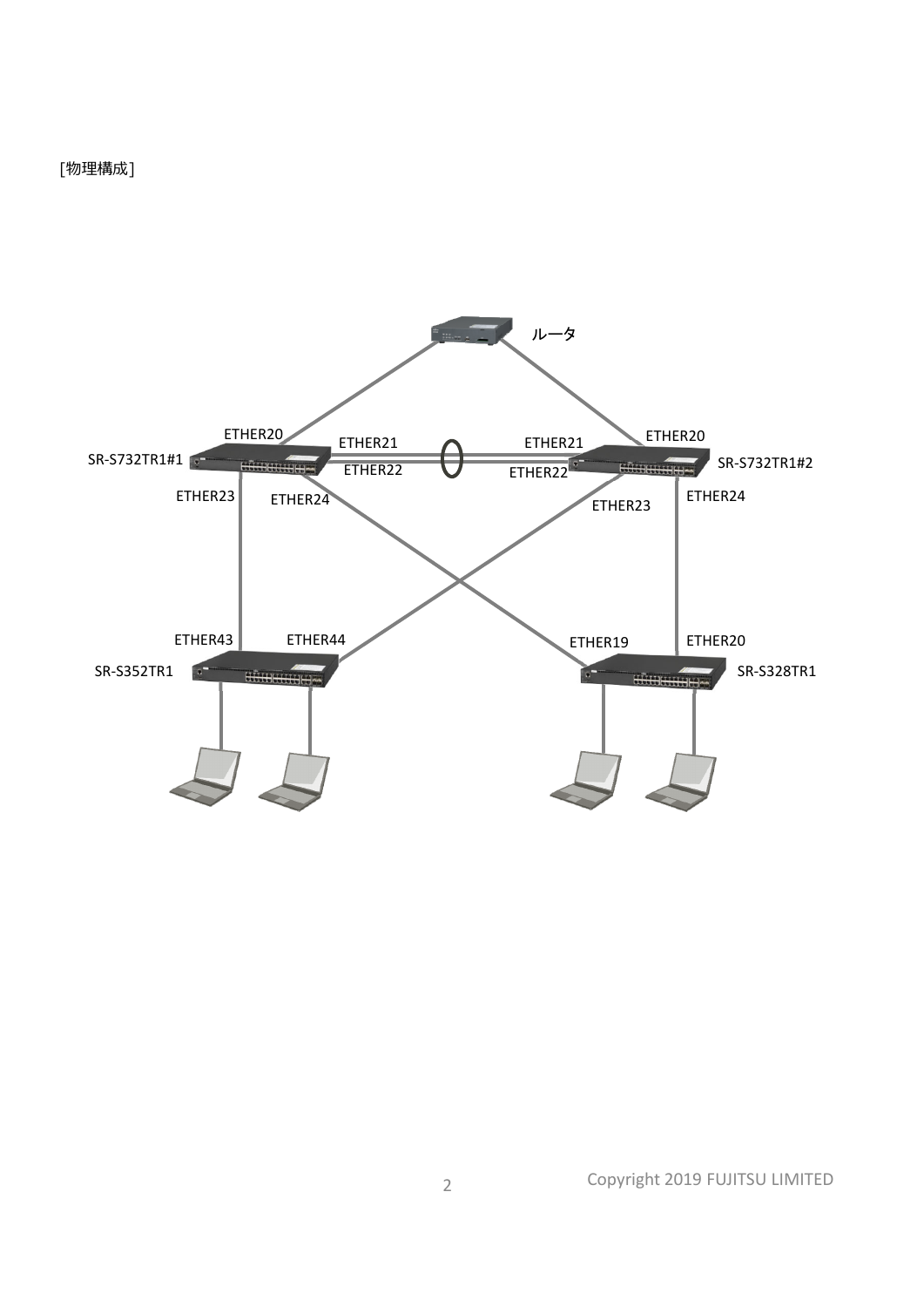[論理構成]



Copyright 2019 FUJITSU LIMITED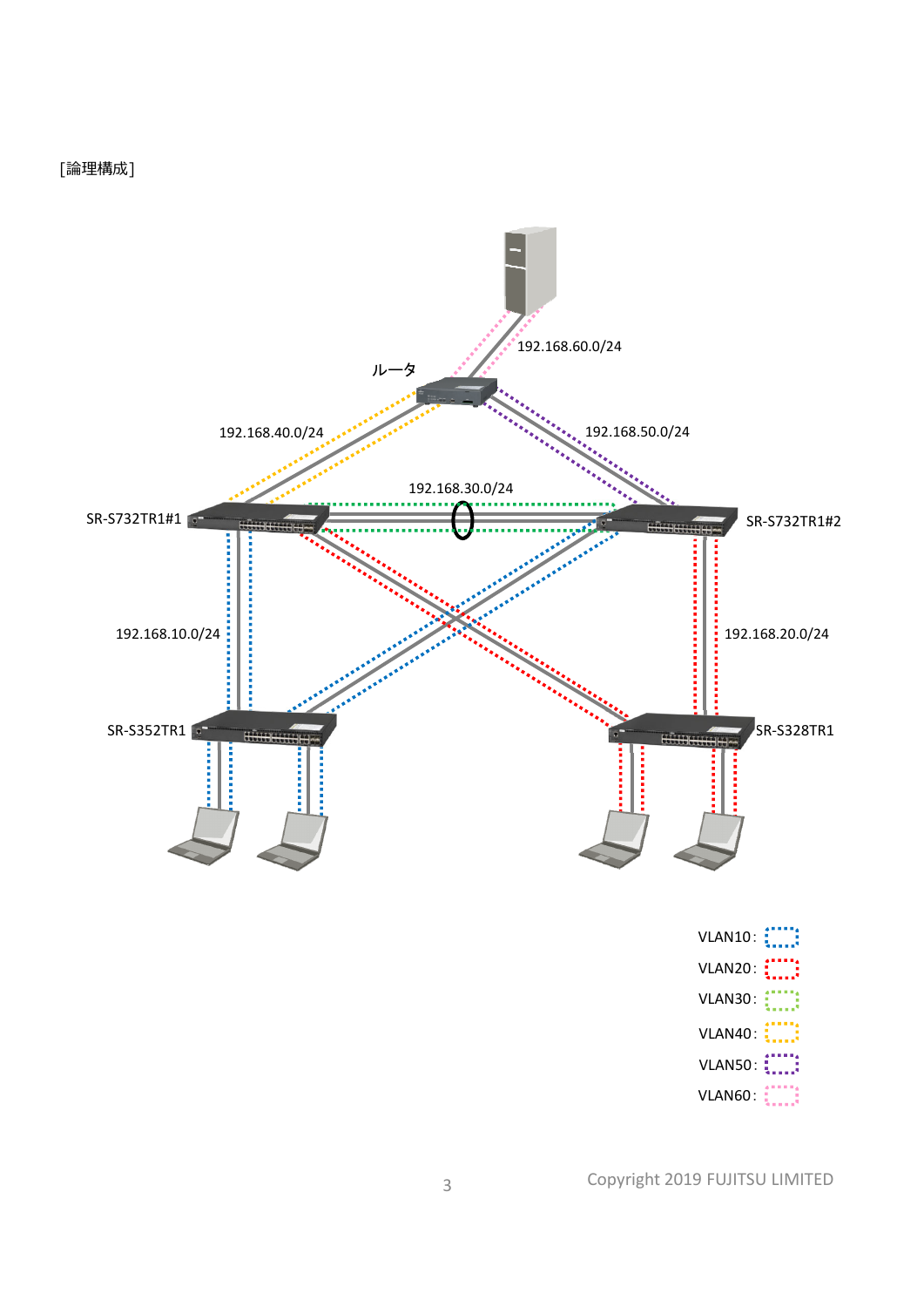## [設定内容] ・IPアドレス

| <b>VLAN Name</b><br>(VLAN ID) | 機種名          | ホストIPアドレス<br>(/マスクビット数) | 説明                                      |
|-------------------------------|--------------|-------------------------|-----------------------------------------|
| VLAN10<br>(10)                | SR-S732TR1#1 | 192.168.10.254/24       | VRRPの仮想IPアドレス<br>SR-S352TR1のデフォルトゲートウェイ |
|                               |              | 192.168.10.1/24         | VRRPの実IPアドレス                            |
|                               | SR-S732TR1#2 | 192.168.10.254/24       | VRRPの仮想IPアドレス<br>SR-S352TR1のデフォルトゲートウェイ |
|                               |              | 192.168.10.2/24         | VRRPの実IPアドレス                            |
|                               | SR-S352TR1   | 192.168.10.10/24        |                                         |
| VLAN20<br>(20)                | SR-S732TR1#1 | 192.168.20.254/24       | VRRPの仮想IPアドレス<br>SR-S328TR1のデフォルトゲートウェイ |
|                               |              | 192.168.20.1/24         | VRRPの実IPアドレス                            |
|                               | SR-S732TR1#2 | 192.168.20.254/24       | VRRPの仮想IPアドレス<br>SR-S328TR1のデフォルトゲートウェイ |
|                               |              | 192.168.20.2/24         | VRRPの実IPアドレス                            |
|                               | SR-S328TR1   | 192.168.20.10/24        |                                         |
| VLAN30                        | SR-S732TR1#1 | 192.168.30.1/24         |                                         |
| (30)                          | SR-S732TR1#2 | 192.168.30.2/24         |                                         |
| VLAN40                        | SR-S732TR1#1 | 192.168.40.1/24         |                                         |
| (40)                          | 拠点ルータ        | 192.168.40.10/24        |                                         |
| VLAN50                        | SR-S732TR1#2 | 192.168.50.1/24         |                                         |
| (50)                          | 拠点ルータ        | 192.168.50.10/24        |                                         |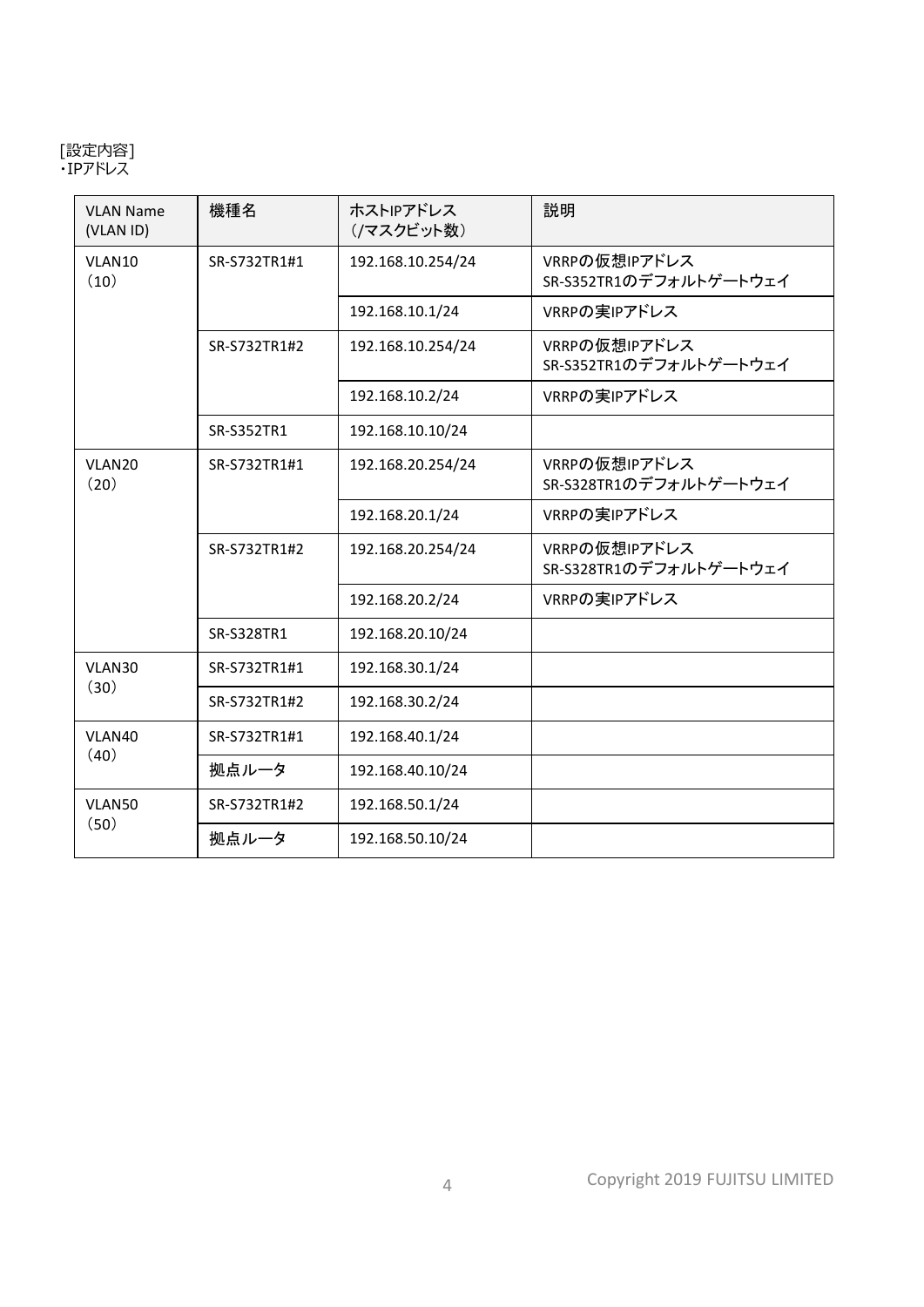|--|--|

| 機器名          | Group ID | Priority | preemption | 説明               |
|--------------|----------|----------|------------|------------------|
| SR-S732TR1#1 | 10       | 254      | 有効         | VLAN10に関するVRRP構成 |
|              | 20       | 254      | 有効         | VLAN20に関するVRRP構成 |
| SR-S732TR1#2 | 10       | 100      | 有効         | VLAN10に関するVRRP構成 |
|              | 20       | 100      | 有効         | VLAN20に関するVRRP構成 |



Copyright 2019 FUJITSU LIMITED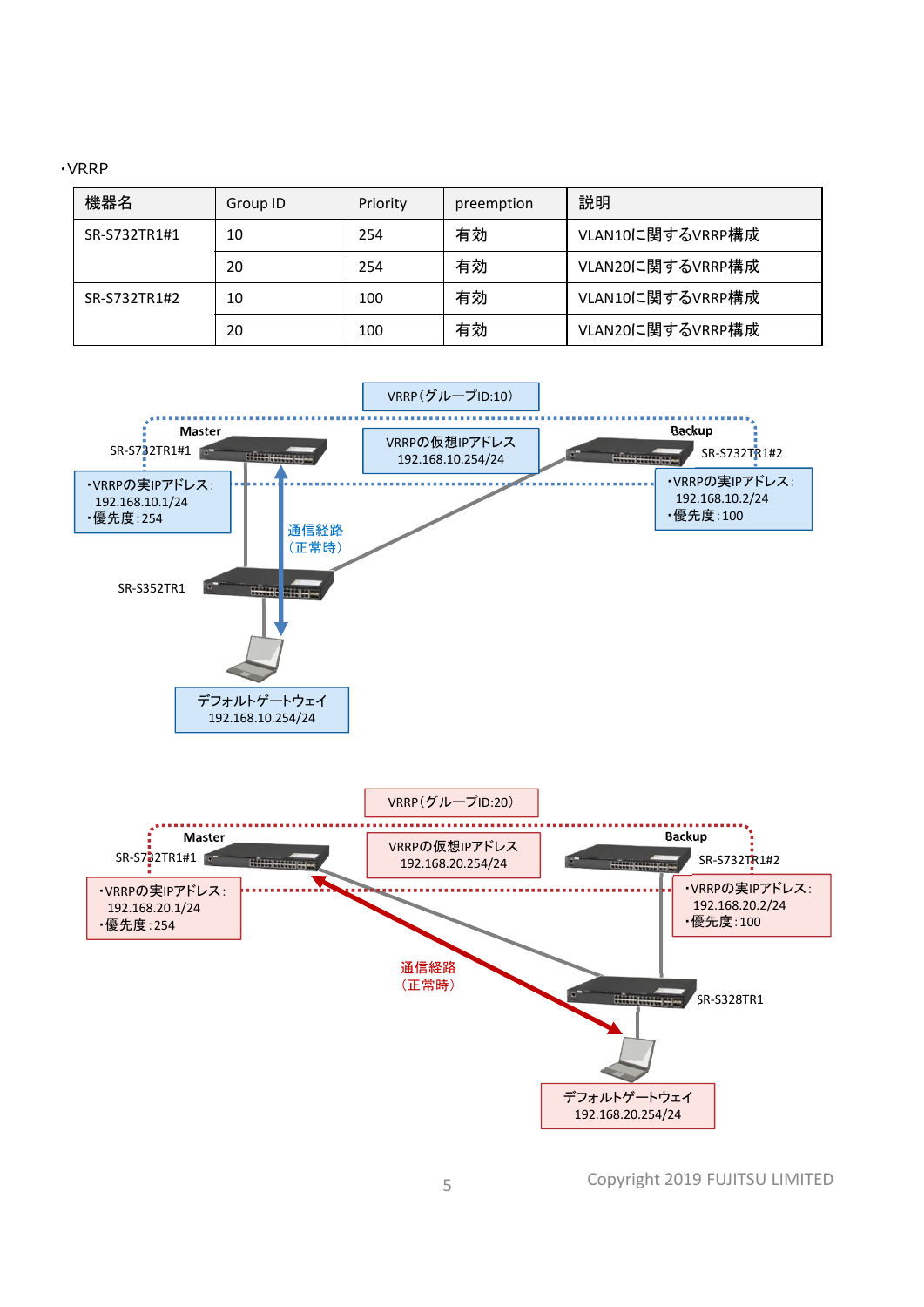・OSPF

| 機器名          | OSPF有効セグメント     | エリア |
|--------------|-----------------|-----|
| SR-S732TR1#1 | 192.168.30.0/24 | 0   |
|              | 192.168.40.0/24 | o   |
| SR-S732TR1#2 | 192.168.30.0/24 | 0   |
|              | 192.168.50.0/24 | ი   |

## ・スタティックルート

| 機器名        | 宛先ネットワーク | ゲートウェイアドレス     | 説明           |
|------------|----------|----------------|--------------|
| SR-S352TR1 | default  | 192.168.10.254 | 外部へのデフォルトルート |
| SR-S328TR1 |          | 192.168.20.254 | 外部へのデフォルトルート |

・リンクアグリゲーション

| 機器名          | グループ<br>番号 | 対象<br>ポート | モード    | 負荷分散アルゴリズム      | LACPのタイムアウト時間 |
|--------------|------------|-----------|--------|-----------------|---------------|
| SR-S732TR1#1 |            | $21 - 22$ | active | both mac(送信元/宛先 | long(30)      |
| SR-S732TR1#2 |            |           | (LACP) | MACアドレス)        |               |

・端末可視化

| 機器名        | 監視するVLAN ID | アクティブスキャンで使用する<br>IPアドレス(マスクビット数) | │ アクティブスキャンで使用する<br>IPアドレスのVLAN ID |
|------------|-------------|-----------------------------------|------------------------------------|
| SR-S352TR1 | 10          | 192.168.10.11/24                  | 10                                 |

・ループ検出

| 機器名        | ループ検出機能有効ポート | ループ検出時の動作          | 監視フレーム送信間隔 |
|------------|--------------|--------------------|------------|
| SR-S352TR1 | Port 1-42    | ポート閉塞(portdisable) | 1秒         |
| SR-S328TR1 | Port 1-18    | ポート閉塞(portdisable) | 1秒         |

※アップリンクポートではループ検出機能は使用しない。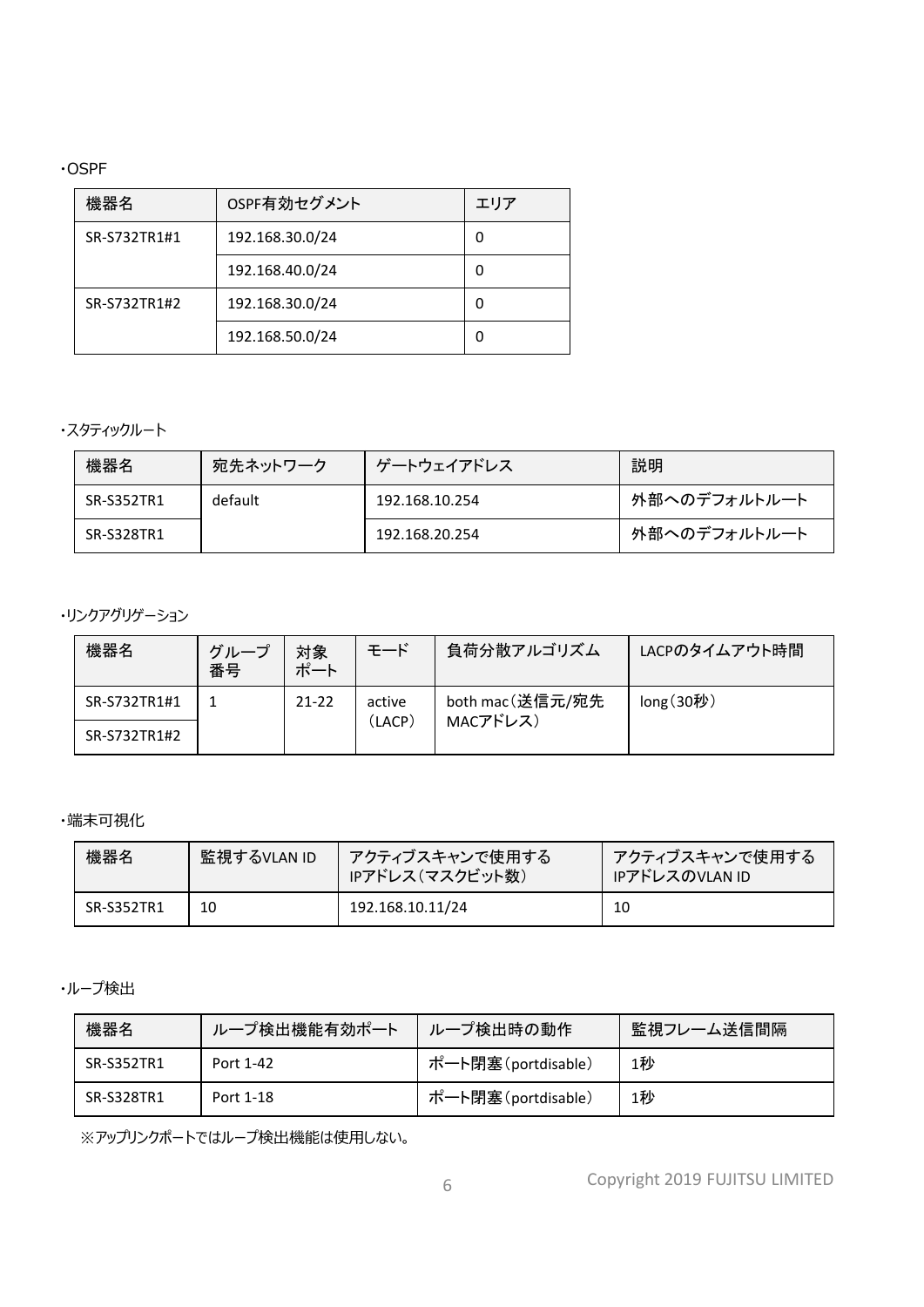[設定例] SR-S732TR1#1設定例

ip routing enable ether 1 use off ether 2 use off ether 3 use off ether 4 use off ether 5 use off ether 6 use off ether 7 use off ether 8 use off ether 9 use off ether 10 use off ether 11 use off ether 12 use off ether 13 use off ether 14 use off ether 15 use off ether 16 use off ether 17 use off ether 18 use off ether 19 use off ether 20 vlan untag 40 ether 21 type linkaggregation 1 21 ether 21 vlan tag 30 ether 22 type linkaggregation 1 21 ether 22 vlan tag 30 ether 23 vlan tag 10 ether 24 vlan tag 20 ether 25 use off ether 26 use off ether 27 use off ether 28 use off ether 29 use off ether 30 use off ether 31 use off ether 32 use off linkaggregation 1 algorithm both-mac linkaggregation 1 mode active vlan 10 name vlan10 vlan 20 name vlan20 vlan 30 name vlan30 vlan 40 name vlan40 stp mode disable lan 0 ip address 192.168.10.1/24 3 lan 0 vrrp use on lan 0 vrrp group 0 id 10 254 192.168.10.254 lan 0 vrrp group 0 trigger 0 route 192.168.60.0/24 any 254 lan 0 vrrp group 0 vaddr icmp accept  $lan 0 vlan 10$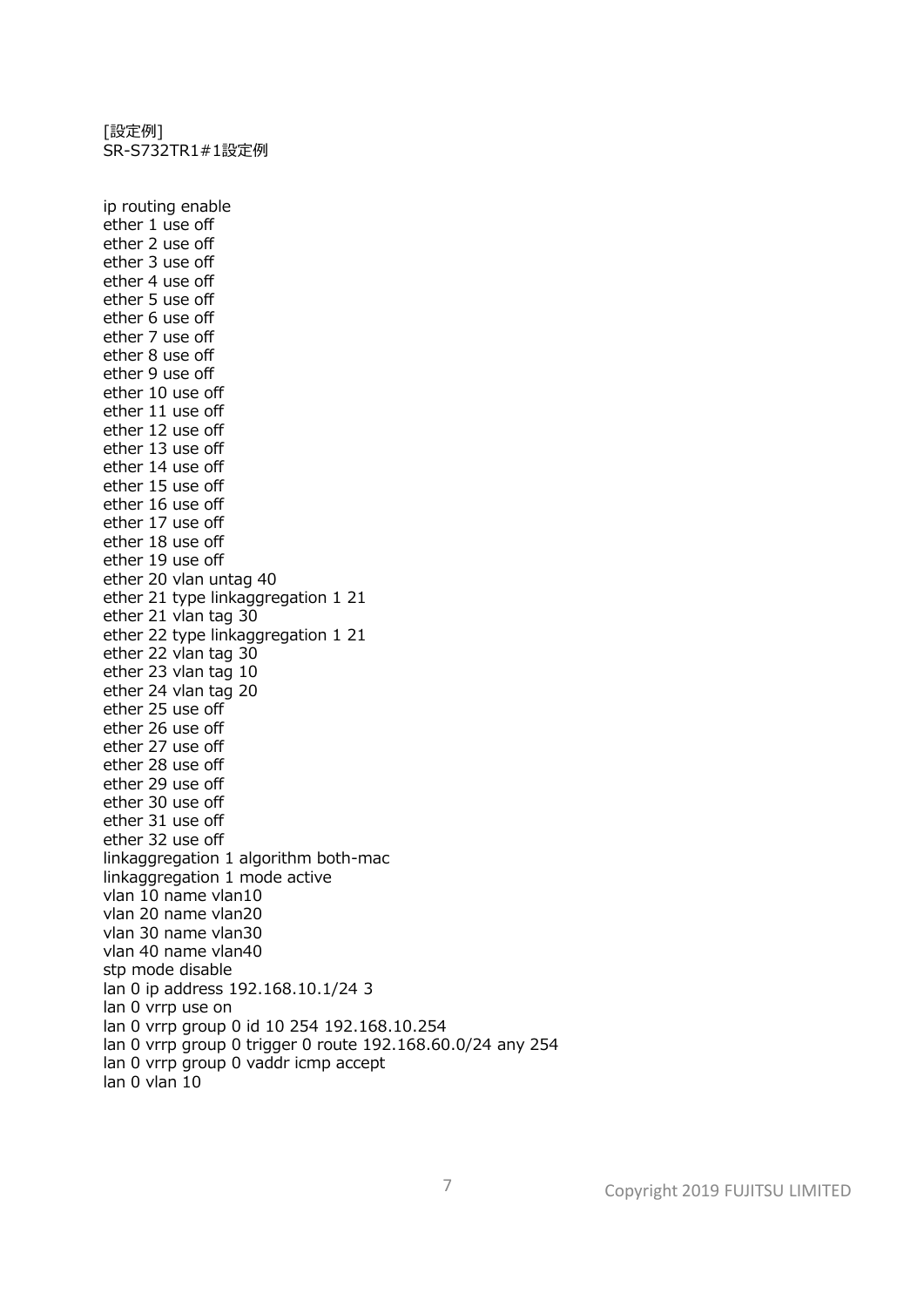lan 1 ip address 192.168.20.1/24 3 lan 1 vrrp use on lan 1 vrrp group 0 id 20 254 192.168.20.254 lan 1 vrrp group 0 trigger 0 route 192.168.60.0/24 any 254 lan 1 vrrp group 0 vaddr icmp accept lan 1 vlan 20 lan 2 ip address 192.168.30.1/24 3 lan 2 ip ospf use on 0 lan 2 vlan 30 lan 3 ip address 192.168.40.1/24 3 lan 3 ip ospf use on 0 lan 3 vlan 40 routemanage ip redist ospf connected on 20 type2 ospf ip area 0 id 0.0.0.0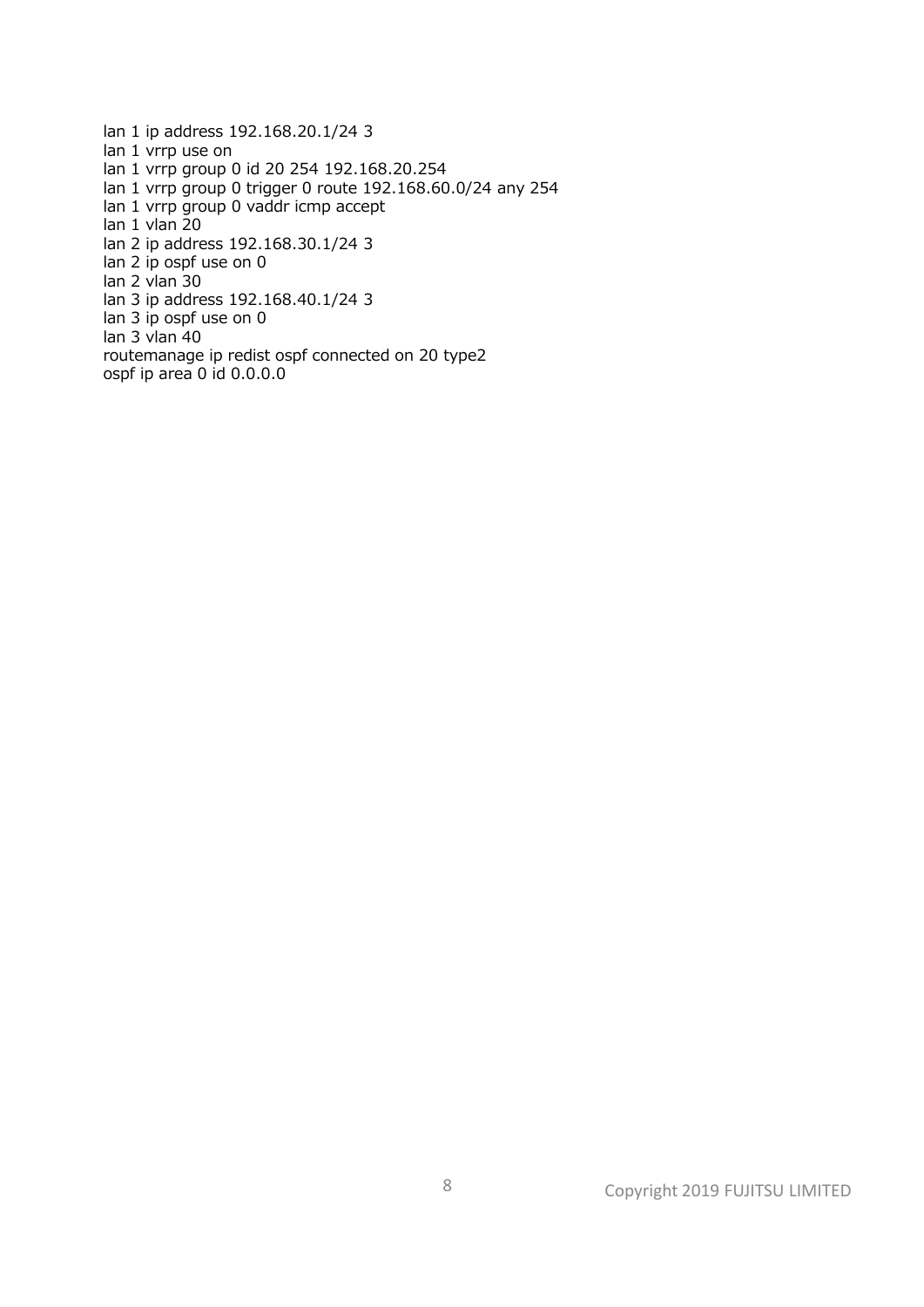[解説] SR-S732TR1#1設定解説 ip routing enable #ルーティングを有効にします。 ether 1 use off #使用しないポートを閉塞します。 ether 2 use off ether 3 use off ether 4 use off ether 5 use off ether 6 use off ether 7 use off ether 8 use off ether 9 use off ether 10 use off ether 11 use off ether 12 use off ether 13 use off ether 14 use off ether 15 use off ether 16 use off ether 17 use off ether 18 use off ether 19 use off ether 20 vlan untag 40 #ether 20ポートにVLAN IDを設定します。 ether 21 type linkaggregation 1 21 #リンクアグリゲーションにて束ねる対象となる物理ポート毎に"type linkaggregation"を指定、 #同じグループに属する物理ポートには同じグループ番号、アンカーポートを指定します。 ether 21 vlan tag 30 ether 22 type linkaggregation 1 21 ether 22 vlan tag 30 ether 23 vlan tag 10 ether 24 vlan tag 20 ether 25 use off ether 26 use off ether 27 use off ether 28 use off ether 29 use off ether 30 use off ether 31 use off ether 32 use off linkaggregation 1 algorithm both-mac #リンクアグリゲーション負荷分散アルゴリズムを選択します。 linkaggregation 1 mode active #リンクアグリゲーションの動作モードを選択します。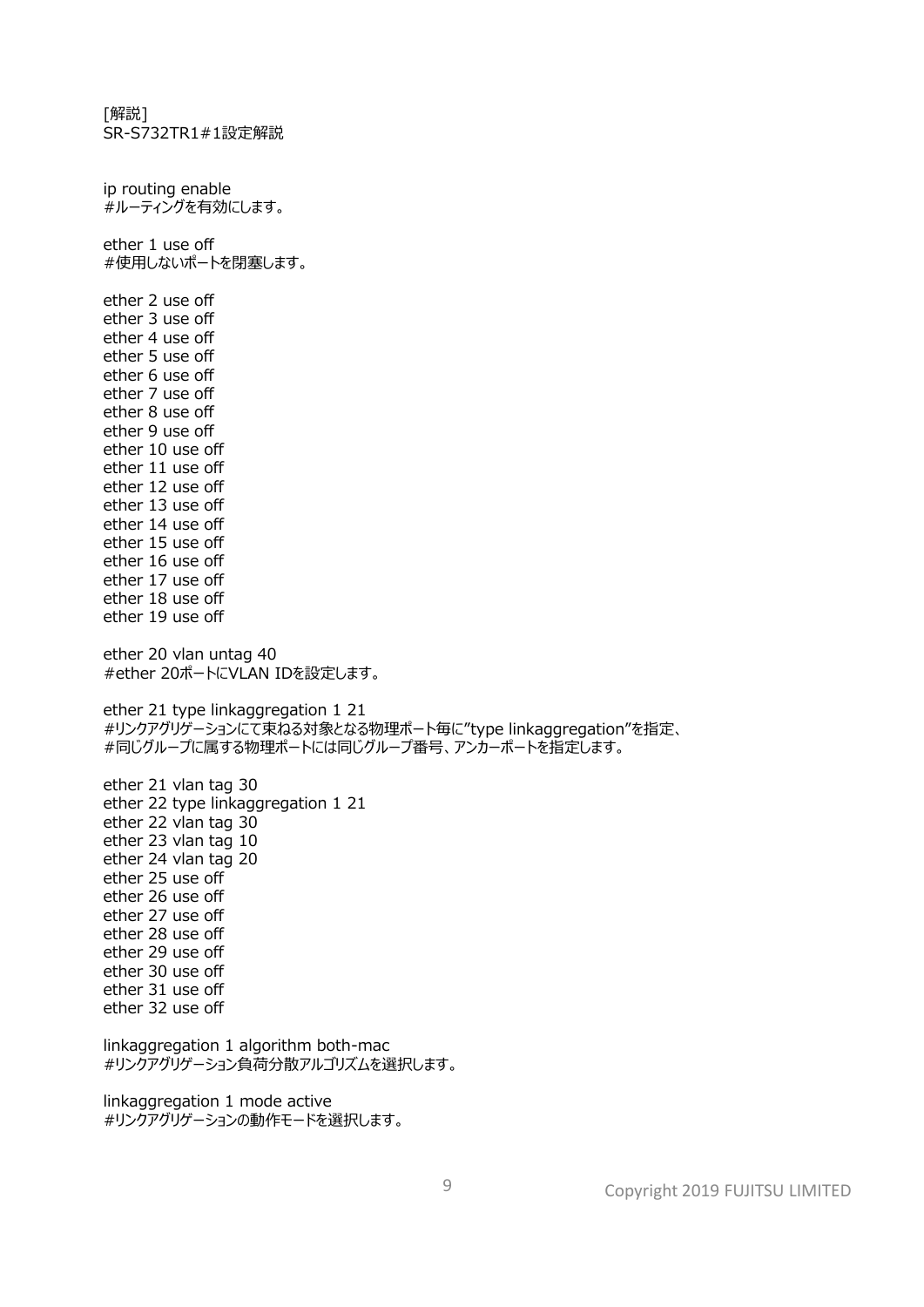vlan 10 name vlan10 #VLAN名を設定します。 vlan 20 name vlan20 vlan 30 name vlan30 vlan 40 name vlan40 stp mode disable #STPを無効にします。 lan 0 ip address 192.168.10.1/24 3 #IPアドレスを設定します。 lan 0 vrrp use on #VRRPを使用します。 lan 0 vrrp group 0 id 10 254 192.168.10.254 #VRRPのVRID、優先度、仮想IPアドレスを設定します。 lan 0 vrrp group 0 trigger 0 route 192.168.60.0/24 any 254 #VRRPのトリガーを設定します。 #192.168.60.0/24のルートを学習していない場合、優先度を"254"下げます。 lan 0 vrrp group 0 vaddr icmp accept #仮想IPアドレス宛のICMP ECHOパケットを受信するか、設定します。 lan 0 vlan 10 #VLAN IDを設定します。 lan 1 ip address 192.168.20.1/24 3 lan 1 vrrp use on lan 1 vrrp group 0 id 20 254 192.168.20.254 lan 1 vrrp group 0 trigger 0 route 192.168.60.0/24 any 254 lan 1 vrrp group 0 vaddr icmp accept lan 1 vlan 20 lan 2 ip address 192.168.30.1/24 3 lan 2 ip ospf use on 0 #OSPFを有効にします。エリアの定義番号を指定します。 lan 2 vlan 30 lan 3 ip address 192.168.40.1/24 3 lan 3 ip ospf use on 0 lan 3 vlan 40 routemanage ip redist ospf connected on 20 type2 #OSPFへ再配布する経路を設定します。 #直接接続の経路情報をOSPFへ再配布します。 ospf ip area 0 id 0.0.0.0 #OSPFのエリアIDを設定します。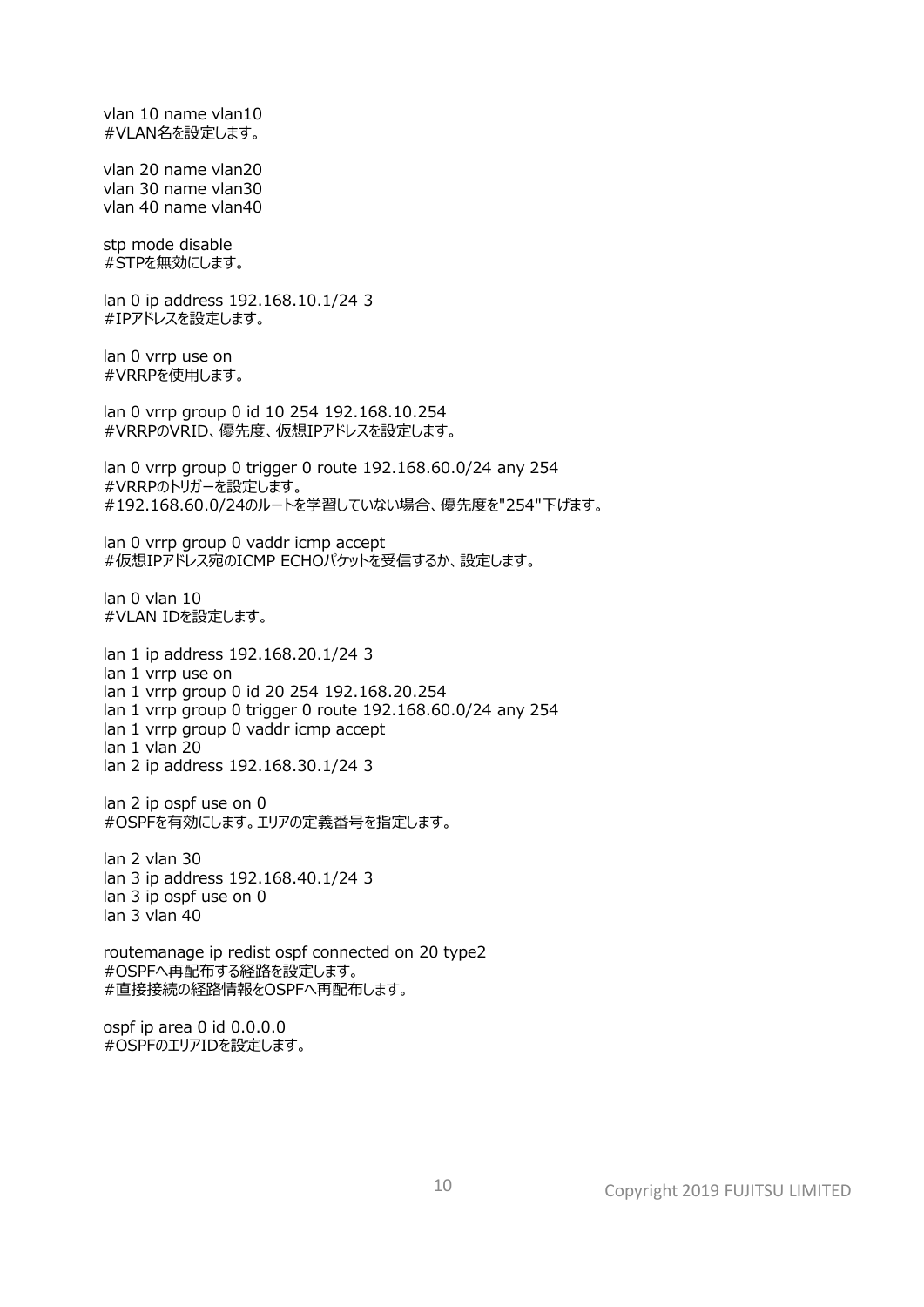[設定例] SR-S732TR1#2設定例

ip routing enable ether 1 use off ether 2 use off ether 3 use off ether 4 use off ether 5 use off ether 6 use off ether 7 use off ether 8 use off ether 9 use off ether 10 use off ether 11 use off ether 12 use off ether 13 use off ether 14 use off ether 15 use off ether 16 use off ether 17 use off ether 18 use off ether 19 use off ether 20 vlan untag 50 ether 21 type linkaggregation 1 21 ether 21 vlan tag 30 ether 22 type linkaggregation 1 21 ether 22 vlan tag 30 ether 23 vlan tag 10 ether 24 vlan tag 20 ether 25 use off ether 26 use off ether 27 use off ether 28 use off ether 29 use off ether 30 use off ether 31 use off ether 32 use off linkaggregation 1 algorithm both-mac linkaggregation 1 mode active vlan 10 name vlan10 vlan 20 name vlan20 vlan 30 name vlan30 vlan 50 name vlan50 stp mode disable lan 0 ip address 192.168.10.2/24 3 lan 0 vrrp use on lan 0 vrrp group 0 id 10 100 192.168.10.254 lan 0 vrrp group 0 vaddr icmp accept lan 0 vlan 10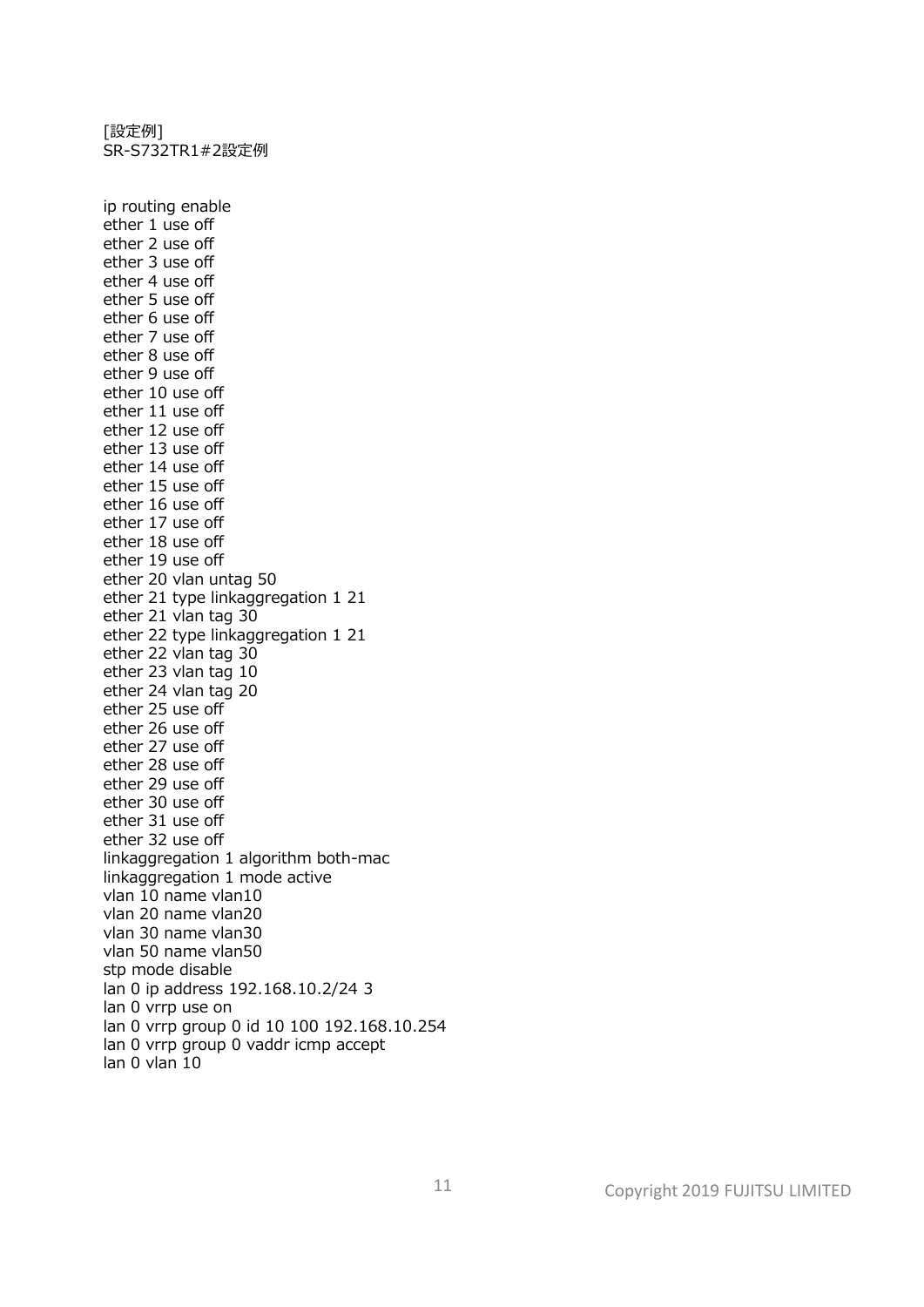lan 1 ip address 192.168.20.2/24 3 lan 1 vrrp use on lan 1 vrrp group 0 id 20 100 192.168.20.254 lan 1 vrrp group 0 vaddr icmp accept lan 1 vlan 20 lan 2 ip address 192.168.30.2/24 3 lan 2 ip ospf use on 0 lan 2 vlan 30 lan 3 ip address 192.168.50.1/24 3 lan 3 ip ospf use on 0 lan 3 vlan 50 routemanage ip redist ospf connected on 20 type2 ospf ip area 0 id 0.0.0.0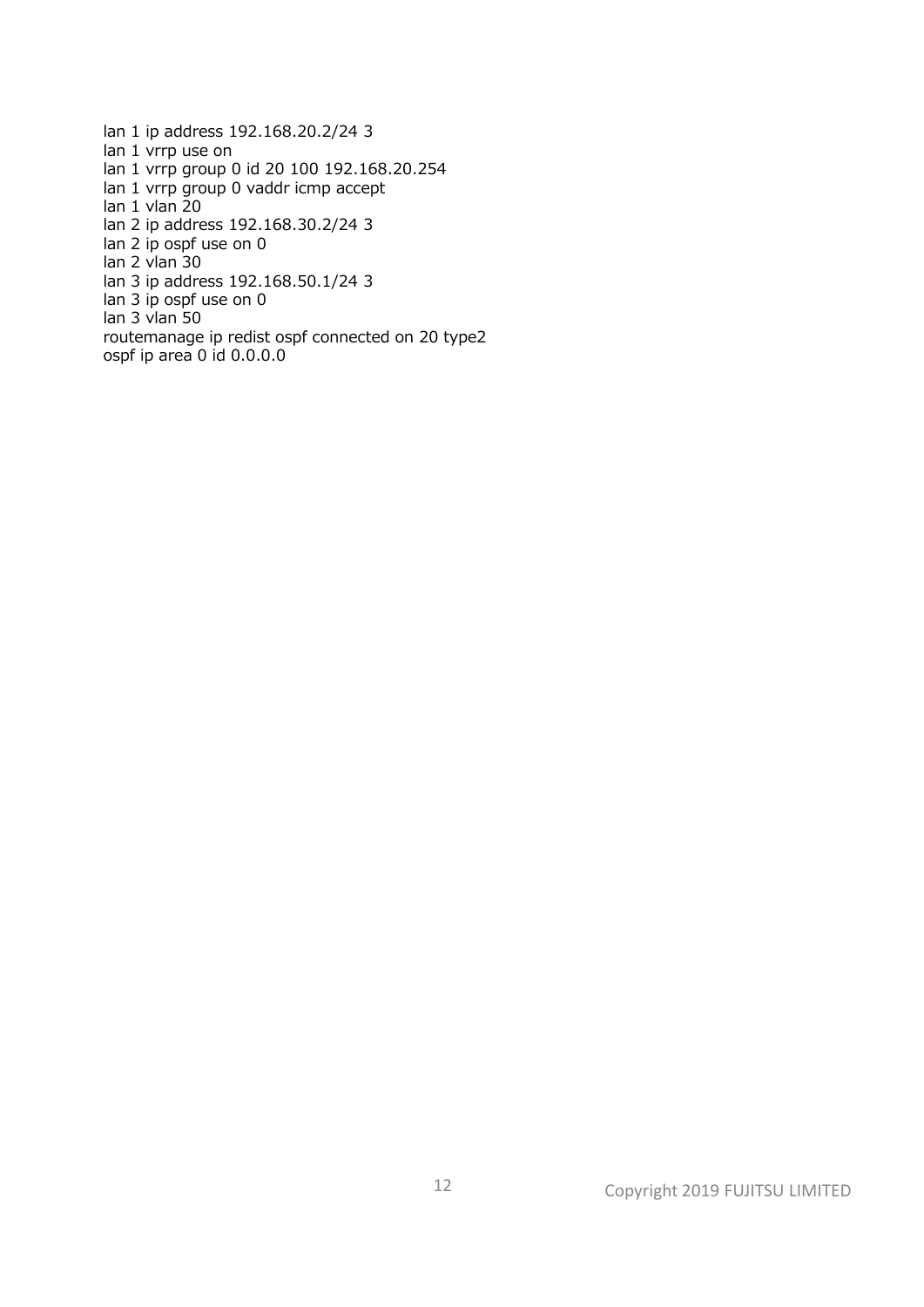[解説] SR-S732TR1#2設定解説 ip routing enable #ルーティングを有効にします。 ether 1 use off #使用しないポートを閉塞します。 ether 2 use off ether 3 use off ether 4 use off ether 5 use off ether 6 use off ether 7 use off ether 8 use off ether 9 use off ether 10 use off ether 11 use off ether 12 use off ether 13 use off ether 14 use off ether 15 use off ether 16 use off ether 17 use off ether 18 use off ether 19 use off ether 20 vlan untag 50 #ether 20ポートにVLAN IDを設定します。 ether 21 type linkaggregation 1 21 #リンクアグリゲーションにて束ねる対象となる物理ポート毎に"type linkaggregation"を指定、 #同じグループに属する物理ポートには同じグループ番号、アンカーポートを指定します。 ether 21 vlan tag 30 ether 22 type linkaggregation 1 21 ether 22 vlan tag 30 ether 23 vlan tag 10 ether 24 vlan tag 20 ether 25 use off ether 26 use off ether 27 use off ether 28 use off ether 29 use off ether 30 use off ether 31 use off ether 32 use off linkaggregation 1 algorithm both-mac #リンクアグリゲーション負荷分散アルゴリズムを選択します。 linkaggregation 1 mode active #リンクアグリゲーションの動作モードを選択します。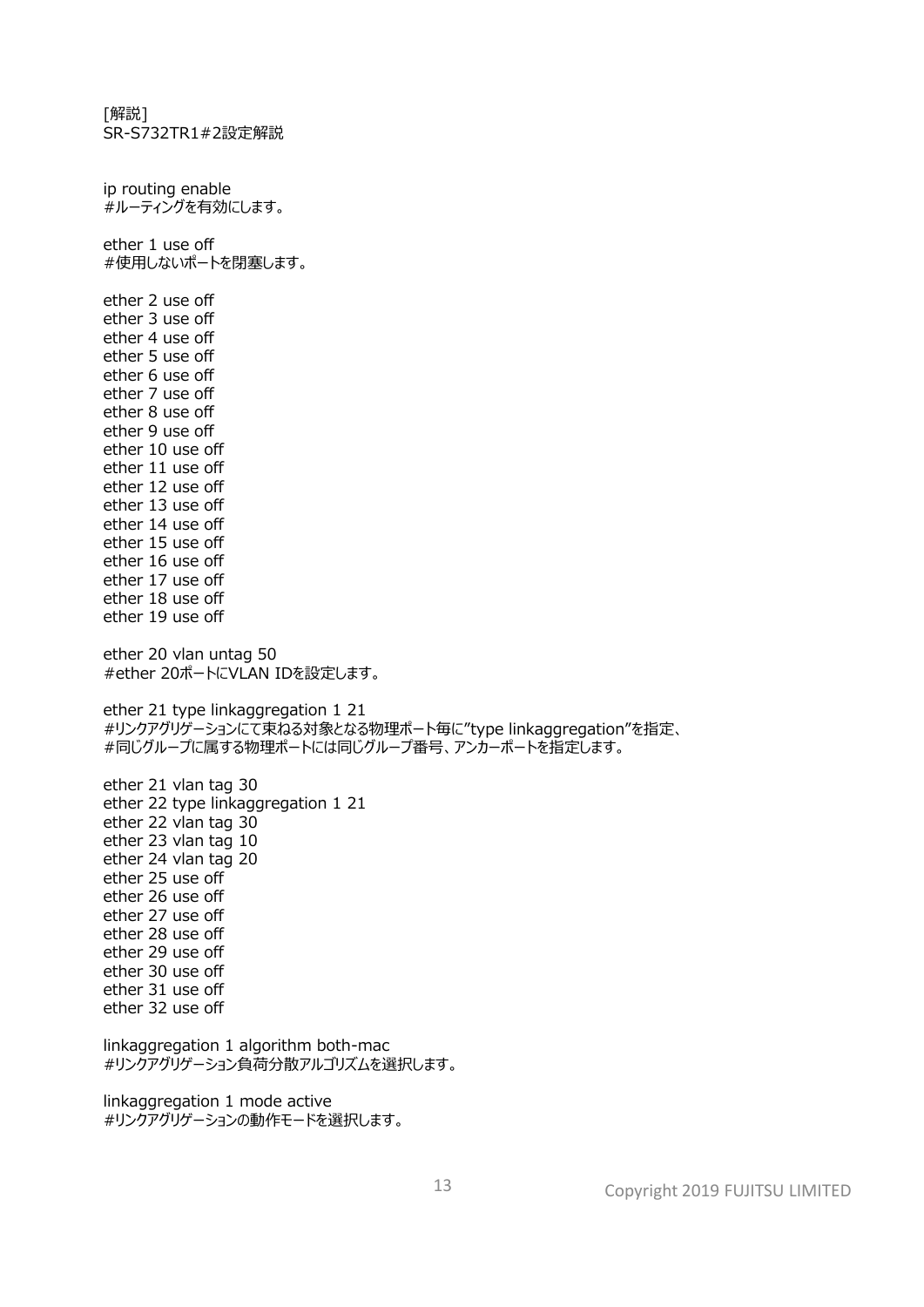#VLAN名を設定します。 vlan 20 name vlan20 vlan 30 name vlan30 vlan 40 name vlan40 stp mode disable #STPを無効にします。 lan 0 ip address 192.168.10.1/24 3 #IPアドレスを設定します。 lan 0 vrrp use on #VRRPを使用します。 lan 0 vrrp group 0 id 10 100 192.168.10.254 #VRRPのVRID、優先度、仮想IPアドレスを設定します。 lan 0 vrrp group 0 vaddr icmp accept #仮想IPアドレス宛のICMP ECHOパケットを受信するか、設定します。 lan 0 vlan 10 #VLAN IDを設定します。 lan 1 ip address 192.168.20.1/24 3 lan 1 vrrp use on lan 1 vrrp group 0 id 20 100 192.168.20.254 lan 1 vrrp group 0 vaddr icmp accept lan 1 vlan 20 lan 2 ip address 192.168.30.1/24 3 lan 2 ip ospf use on 0 #OSPFを有効にします。エリアの定義番号を指定します。 lan 2 vlan 30 lan 3 ip address 192.168.40.1/24 3 lan 3 ip ospf use on 0 lan 3 vlan 40 routemanage ip redist ospf connected on 20 type2 #OSPFへ再配布する経路を設定します。 #直接接続の経路情報をOSPFへ再配布します。 ospf ip area 0 id 0.0.0.0 #OSPFのエリアIDを設定します。

vlan 10 name vlan10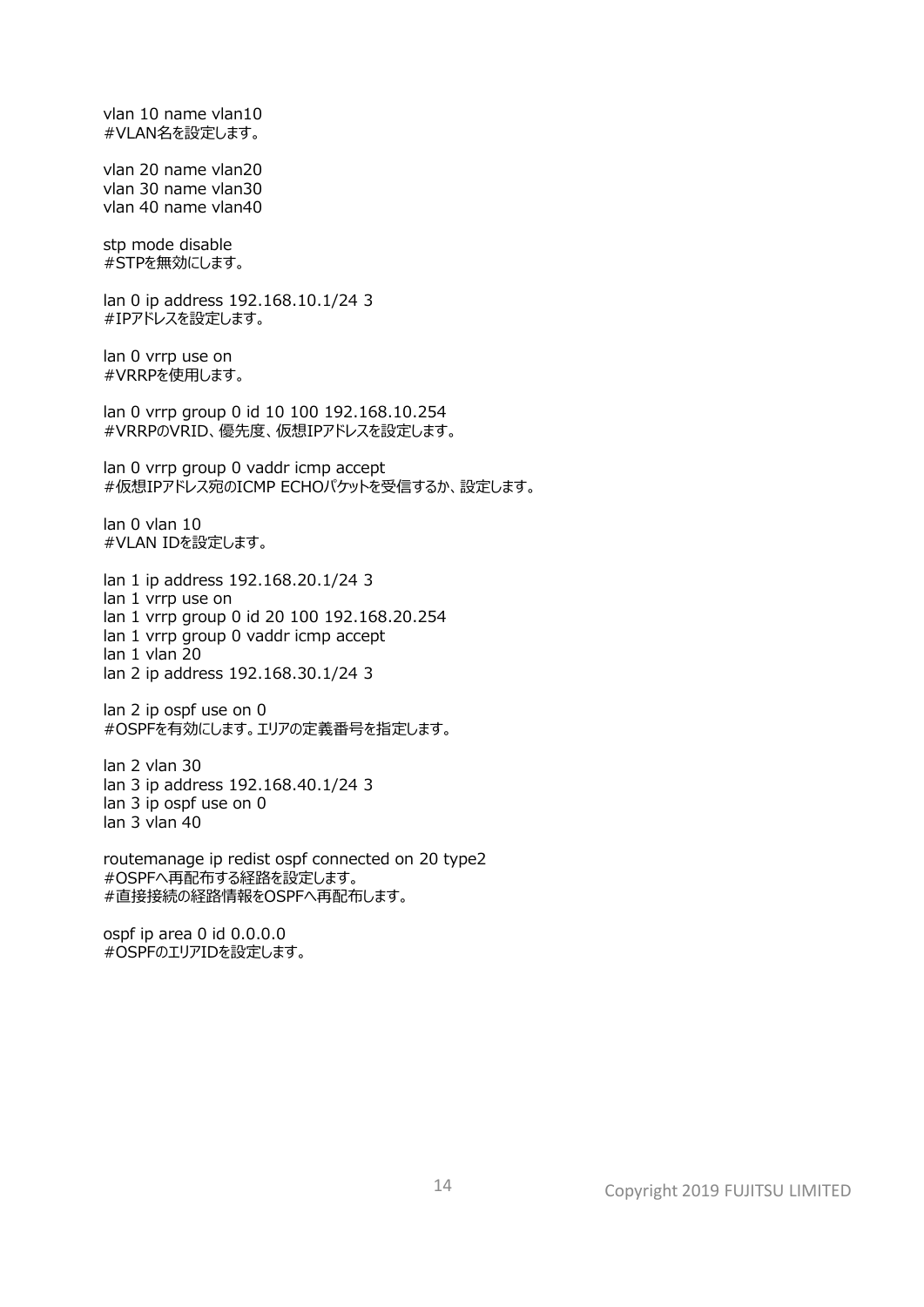ether 1 mdi mdix ether 1 vlan untag 10 ether 2 mdi mdix ether 2 vlan untag 10 ether 3 mdi mdix ether 3 vlan untag 10 ether 4 mdi mdix ether 4 vlan untag 10 ether 5 mdi mdix ether 5 vlan untag 10 ether 6 mdi mdix ether 6 vlan untag 10 ether 7 mdi mdix ether 7 vlan untag 10 ether 8 mdi mdix ether 8 vlan untag 10 ether 9 mdi mdix ether 9 vlan untag 10 ether 10 mdi mdix ether 10 vlan untag 10 ether 11 mdi mdix ether 11 vlan untag 10 ether 12 mdi mdix ether 12 vlan untag 10 ether 13 mdi mdix ether 13 vlan untag 10 ether 14 mdi mdix ether 14 vlan untag 10 ether 15 mdi mdix ether 15 vlan untag 10 ether 16 mdi mdix ether 16 vlan untag 10 ether 17 mdi mdix ether 17 vlan untag 10 ether 18 mdi mdix ether 18 vlan untag 10 ether 19 mdi mdix ether 19 vlan untag 10 ether 20 mdi mdix ether 20 vlan untag 10 ether 21 mdi mdix ether 21 vlan untag 10 ether 22 mdi mdix ether 22 vlan untag 10 ether 23 mdi mdix ether 23 vlan untag 10 ether 24 mdi mdix ether 24 vlan untag 10 ether 25 mdi mdix ether 25 vlan untag 10 ether 26 mdi mdix ether 26 vlan untag 10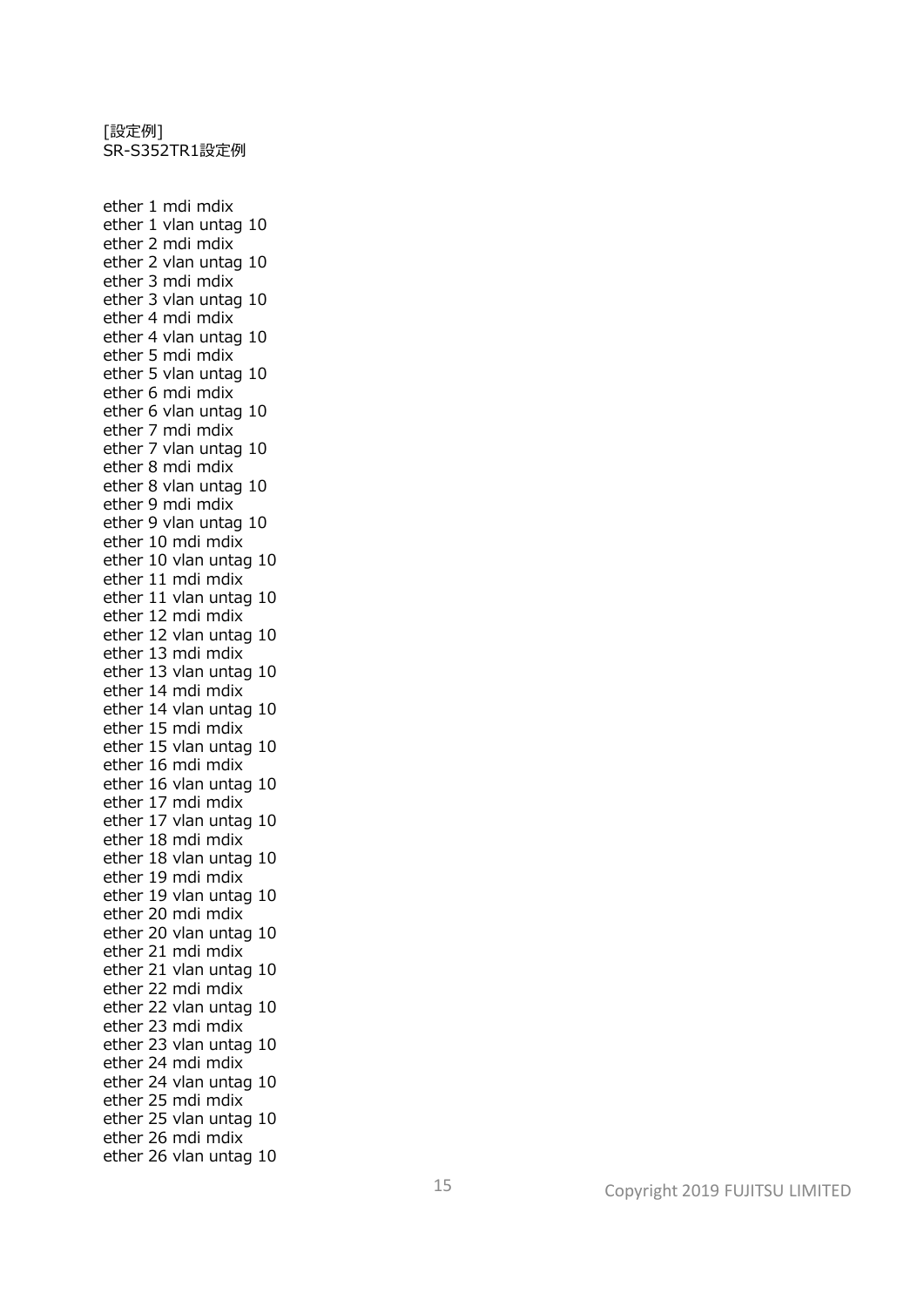ether 27 mdi mdix ether 27 vlan untag 10 ether 28 mdi mdix ether 28 vlan untag 10 ether 29 mdi mdix ether 29 vlan untag 10 ether 30 mdi mdix ether 30 vlan untag 10 ether 31 mdi mdix ether 31 vlan untag 10 ether 32 mdi mdix ether 32 vlan untag 10 ether 33 mdi mdix ether 33 vlan untag 10 ether 34 mdi mdix ether 34 vlan untag 10 ether 35 mdi mdix ether 35 vlan untag 10 ether 36 mdi mdix ether 36 vlan untag 10 ether 37 mdi mdix ether 37 vlan untag 10 ether 38 mdi mdix ether 38 vlan untag 10 ether 39 mdi mdix ether 39 vlan untag 10 ether 40 mdi mdix ether 40 vlan untag 10 ether 41 mdi mdix ether 41 vlan untag 10 ether 42 mdi mdix ether 42 vlan untag 10 ether 43 vlan tag 10 ether 43 loopdetect use off ether 44 vlan tag 10 ether 44 loopdetect use off ether 45 use off ether 46 use off ether 47 use off ether 48 use off ether 49 use off ether 50 use off ether 51 use off ether 52 use off vlan 10 name vlan10 stp mode disable lan 0 ip address 192.168.10.10/24 3 lan 0 ip route 0 default 192.168.10.254 1 1 lan 0 vlan 10 devscan use on devscan vlan 10 internal-path 0 ip address 192.168.10.11/24 3 internal-path 0 vlan 10 loopdetect use on loopdetect portdisable yes loopdetect interval 1s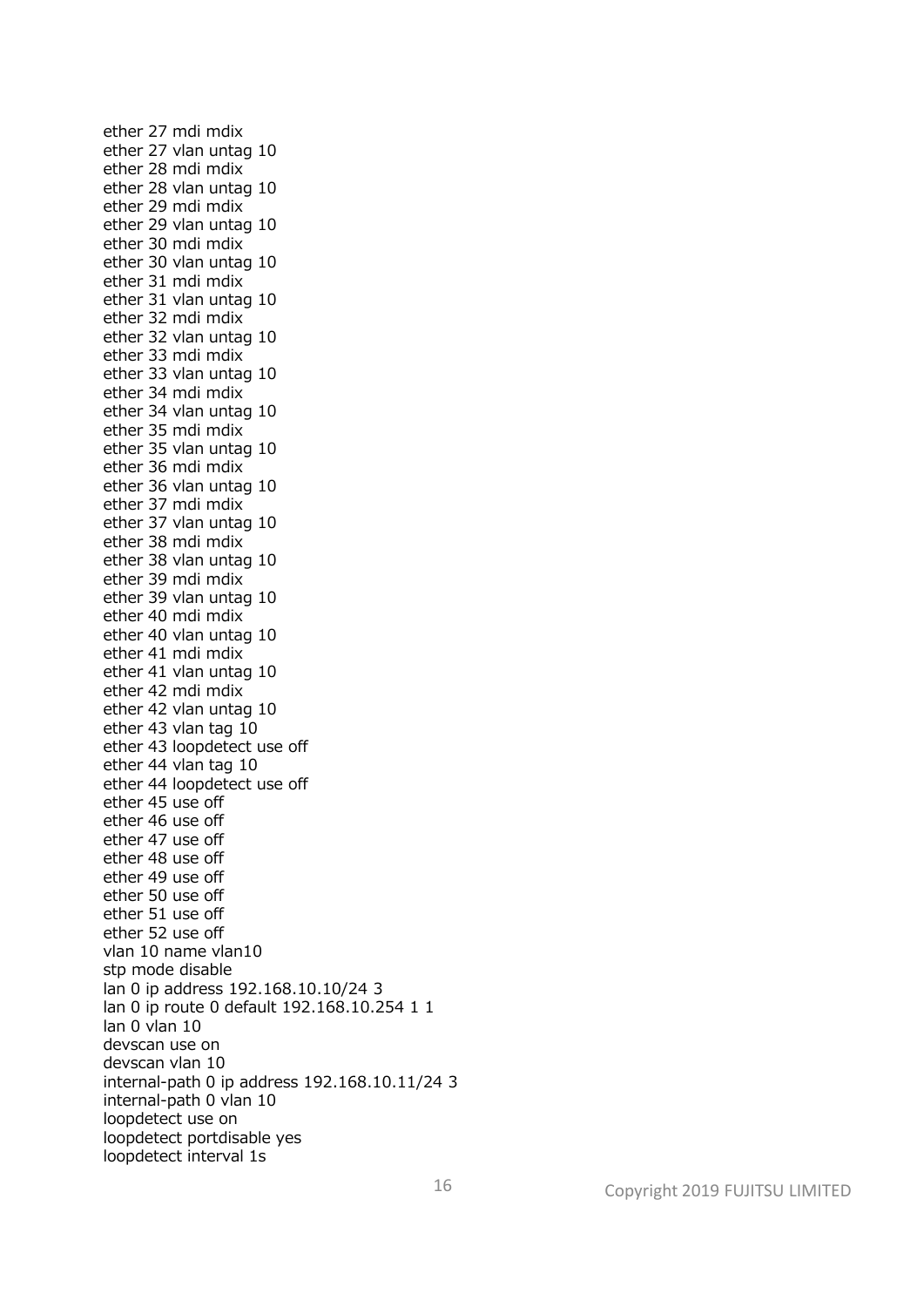SR-S352TR1設定解説 ether 1 mdi mdix #Auto MDI/MDI-X機能を無効にします。(MDI-X固定に設定) ether 1 vlan untag 10 #ether 1ポートにVLAN IDを設定します。 ether 2 mdi mdix ether 2 vlan untag 10 ether 3 mdi mdix ether 3 vlan untag 10 ether 4 mdi mdix ether 4 vlan untag 10 ether 5 mdi mdix ether 5 vlan untag 10 ether 6 mdi mdix ether 6 vlan untag 10 ether 7 mdi mdix ether 7 vlan untag 10 ether 8 mdi mdix ether 8 vlan untag 10 ether 9 mdi mdix ether 9 vlan untag 10 ether 10 mdi mdix ether 10 vlan untag 10 ether 11 mdi mdix ether 11 vlan untag 10 ether 12 mdi mdix ether 12 vlan untag 10 ether 13 mdi mdix ether 13 vlan untag 10 ether 14 mdi mdix ether 14 vlan untag 10 ether 15 mdi mdix ether 15 vlan untag 10 ether 16 mdi mdix ether 16 vlan untag 10 ether 17 mdi mdix ether 17 vlan untag 10 ether 18 mdi mdix ether 18 vlan untag 10 ether 19 mdi mdix ether 19 vlan untag 10

ether 20 mdi mdix ether 20 vlan untag 10

[解説]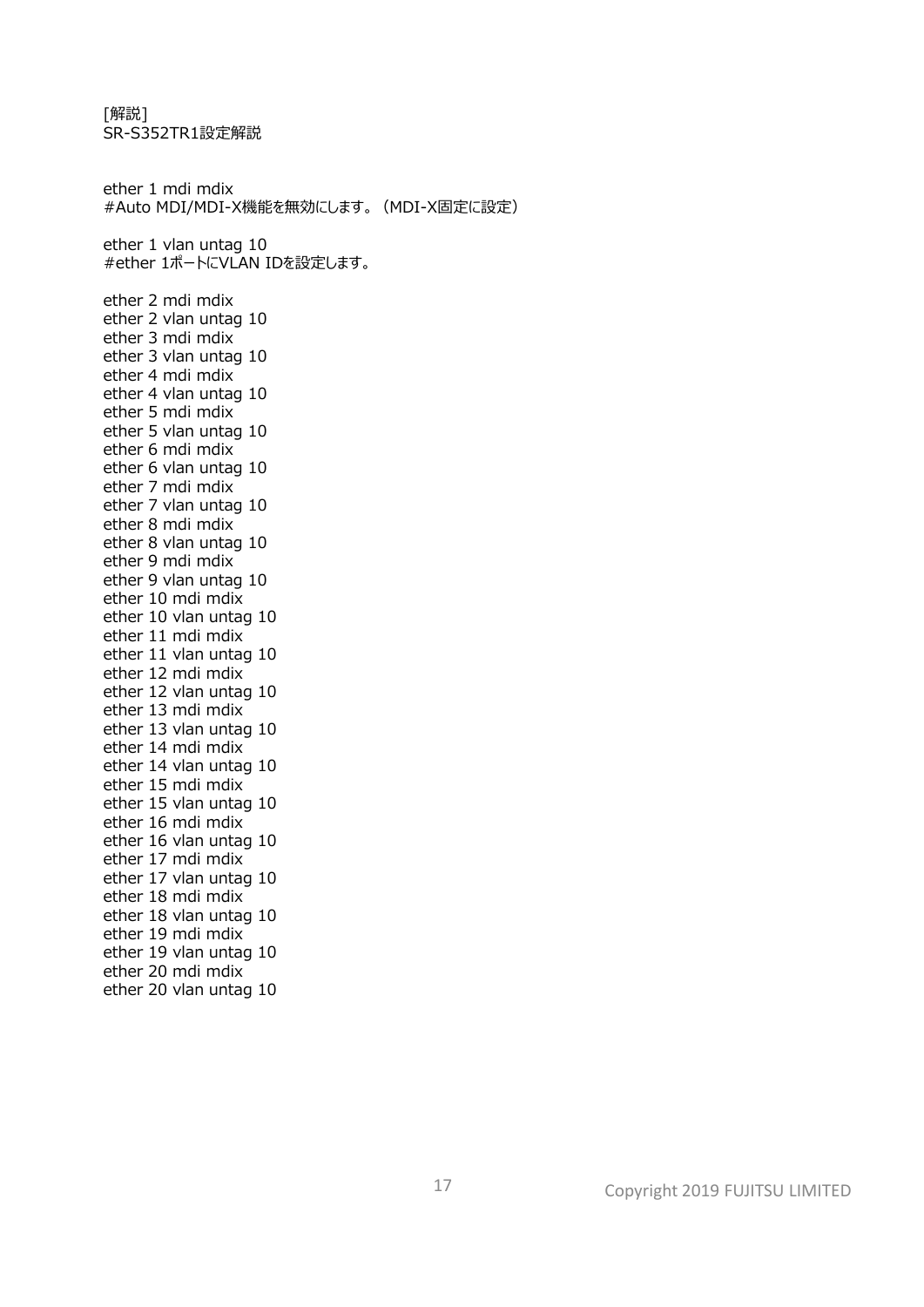ether 21 mdi mdix ether 21 vlan untag 10 ether 22 mdi mdix ether 22 vlan untag 10 ether 23 mdi mdix ether 23 vlan untag 10 ether 24 mdi mdix ether 24 vlan untag 10 ether 25 mdi mdix ether 25 vlan untag 10 ether 26 mdi mdix ether 26 vlan untag 10 ether 27 mdi mdix ether 27 vlan untag 10 ether 28 mdi mdix ether 28 vlan untag 10 ether 29 mdi mdix ether 29 vlan untag 10 ether 30 mdi mdix ether 30 vlan untag 10 ether 31 mdi mdix ether 31 vlan untag 10 ether 32 mdi mdix ether 32 vlan untag 10 ether 33 mdi mdix ether 33 vlan untag 10 ether 34 mdi mdix ether 34 vlan untag 10 ether 35 mdi mdix ether 35 vlan untag 10 ether 36 mdi mdix ether 36 vlan untag 10 ether 37 mdi mdix ether 37 vlan untag 10 ether 38 mdi mdix ether 38 vlan untag 10 ether 39 mdi mdix ether 39 vlan untag 10 ether 40 mdi mdix ether 40 vlan untag 10 ether 41 mdi mdix ether 41 vlan untag 10 ether 42 mdi mdix ether 42 vlan untag 10 ether 43 vlan tag 10 ether 43 loopdetect use off #アップリンクポートではループ検出機能を無効にします。 ether 44 vlan tag 10 ether 44 loopdetect use off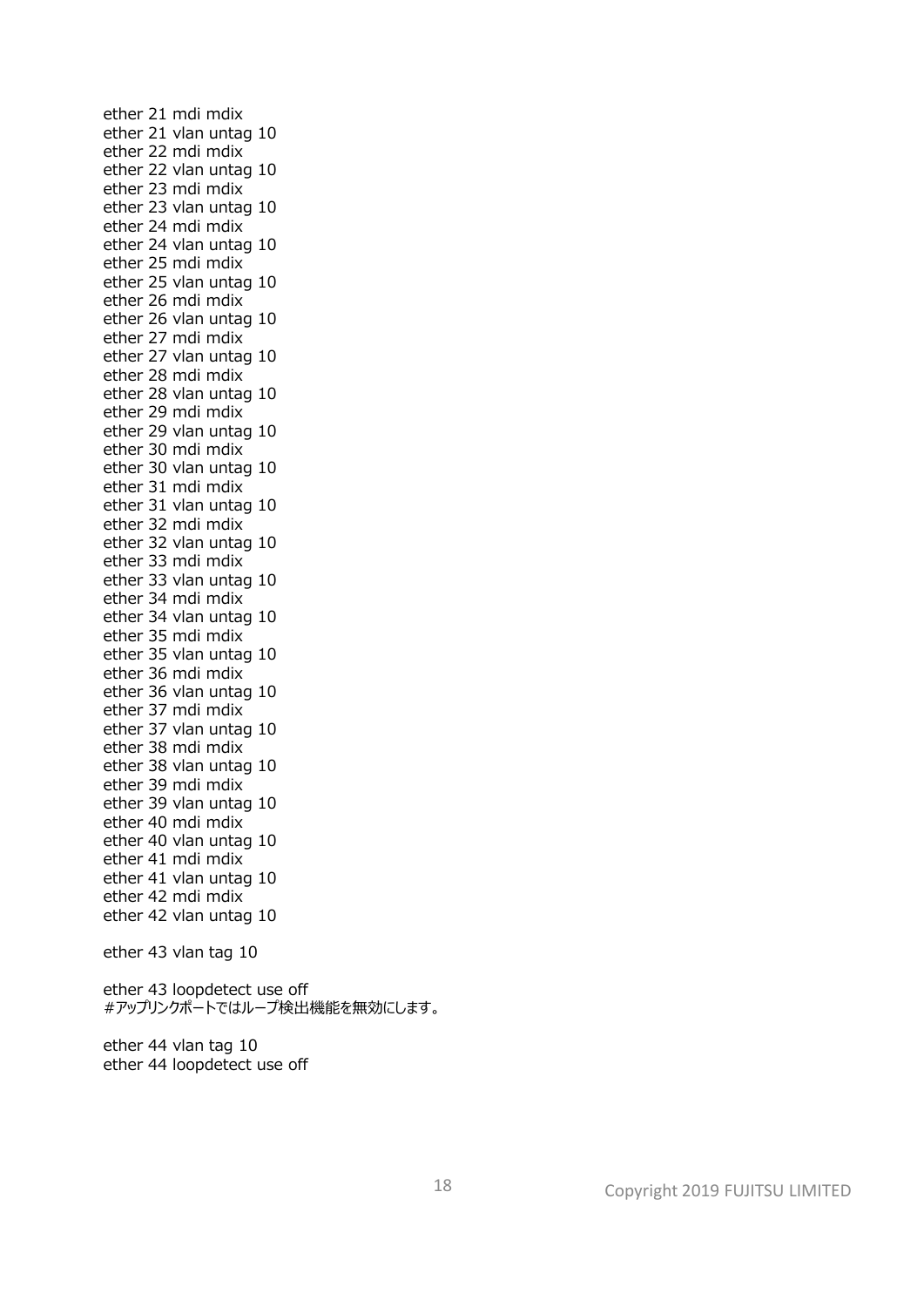ether 45 use off ether 46 use off ether 47 use off ether 48 use off ether 49 use off ether 50 use off ether 51 use off ether 52 use off vlan 10 name vlan10 #VLAN名を設定します。 stp mode disable #STPを無効にします。 lan 0 ip address 192.168.10.10/24 3 #IPアドレスを設定します。 lan 0 ip route 0 default 192.168.10.254 1 1 #デフォルトゲートウェイを設定します。 lan 0 vlan 10 #VLAN IDを設定します。 devscan use on #端末可視化機能を有効にします。 devscan vlan 10 #端末可視化機能が監視するVLAN IDを設定します。 internal-path 0 ip address 192.168.10.11/24 3 #端末可視化機能のアクティブスキャンで使用するIPアドレスを指定します。 internal-path 0 vlan 10 #端末可視化機能のアクティブスキャンで使用するIPアドレスのVLAN IDを指定します。 loopdetect use on #ループ検出機能を有効にします。 loopdetect portdisable yes #ループ検知後の動作を設定します。 loopdetect interval 1s #監視フレームの送信間隔を設定します。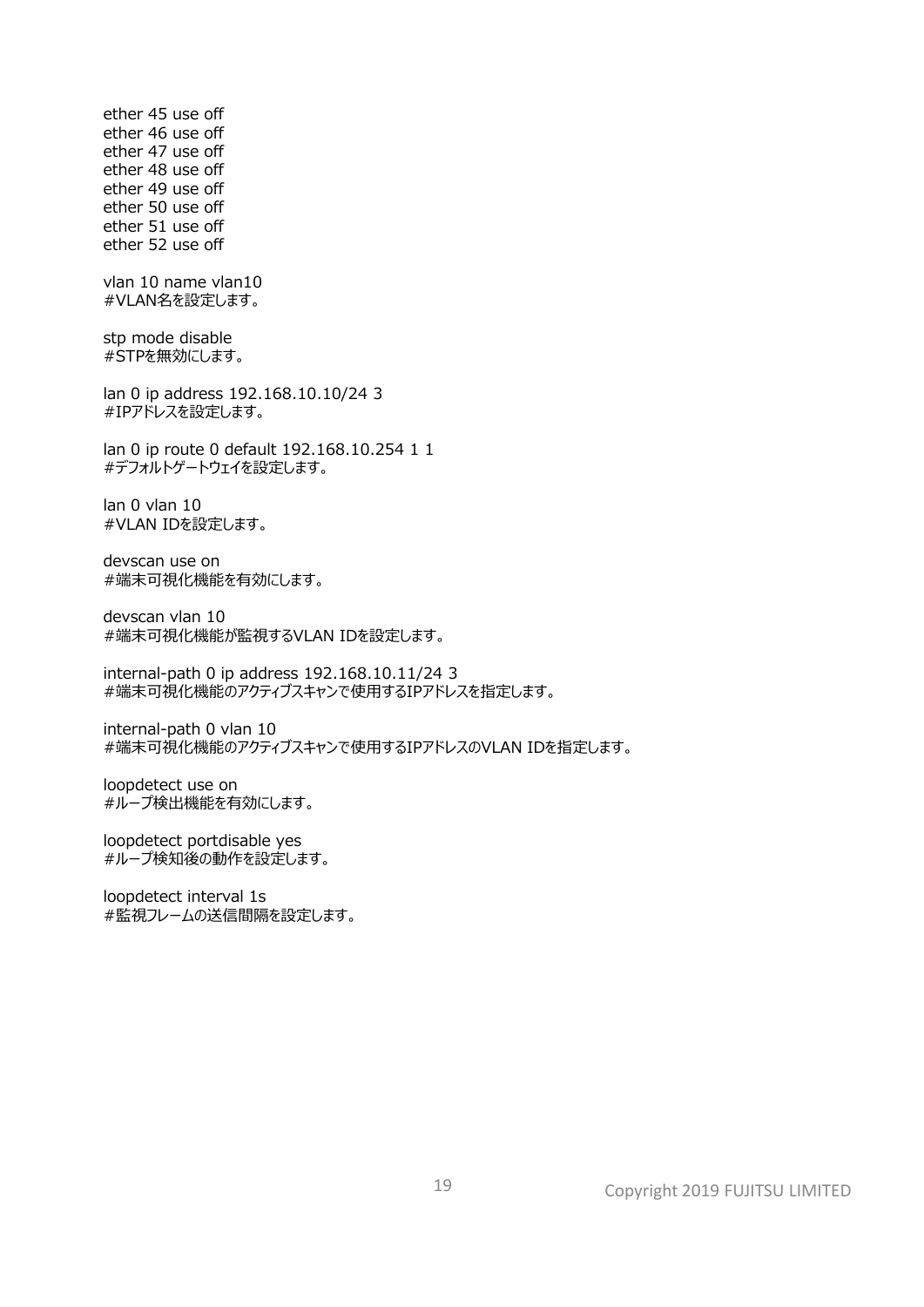ether 1 mdi mdix ether 1 vlan untag 20 ether 2 mdi mdix ether 2 vlan untag 20 ether 3 mdi mdix ether 3 vlan untag 20 ether 4 mdi mdix ether 4 vlan untag 20 ether 5 mdi mdix ether 5 vlan untag 20 ether 6 mdi mdix ether 6 vlan untag 20 ether 7 mdi mdix ether 7 vlan untag 20 ether 8 mdi mdix ether 8 vlan untag 20 ether 9 mdi mdix ether 9 vlan untag 20 ether 10 mdi mdix ether 10 vlan untag 20 ether 11 mdi mdix ether 11 vlan untag 20 ether 12 mdi mdix ether 12 vlan untag 20 ether 13 mdi mdix ether 13 vlan untag 20 ether 14 mdi mdix ether 14 vlan untag 20 ether 15 mdi mdix ether 15 vlan untag 20 ether 16 mdi mdix ether 16 vlan untag 20 ether 17 mdi mdix ether 17 vlan untag 20 ether 18 mdi mdix ether 18 vlan untag 20 ether 19 vlan tag 20 ether 19 loopdetect use off ether 20 vlan tag 20 ether 20 loopdetect use off ether 21 use off ether 22 use off ether 23 use off ether 24 use off ether 25 use off ether 26 use off ether 27 use off ether 28 use off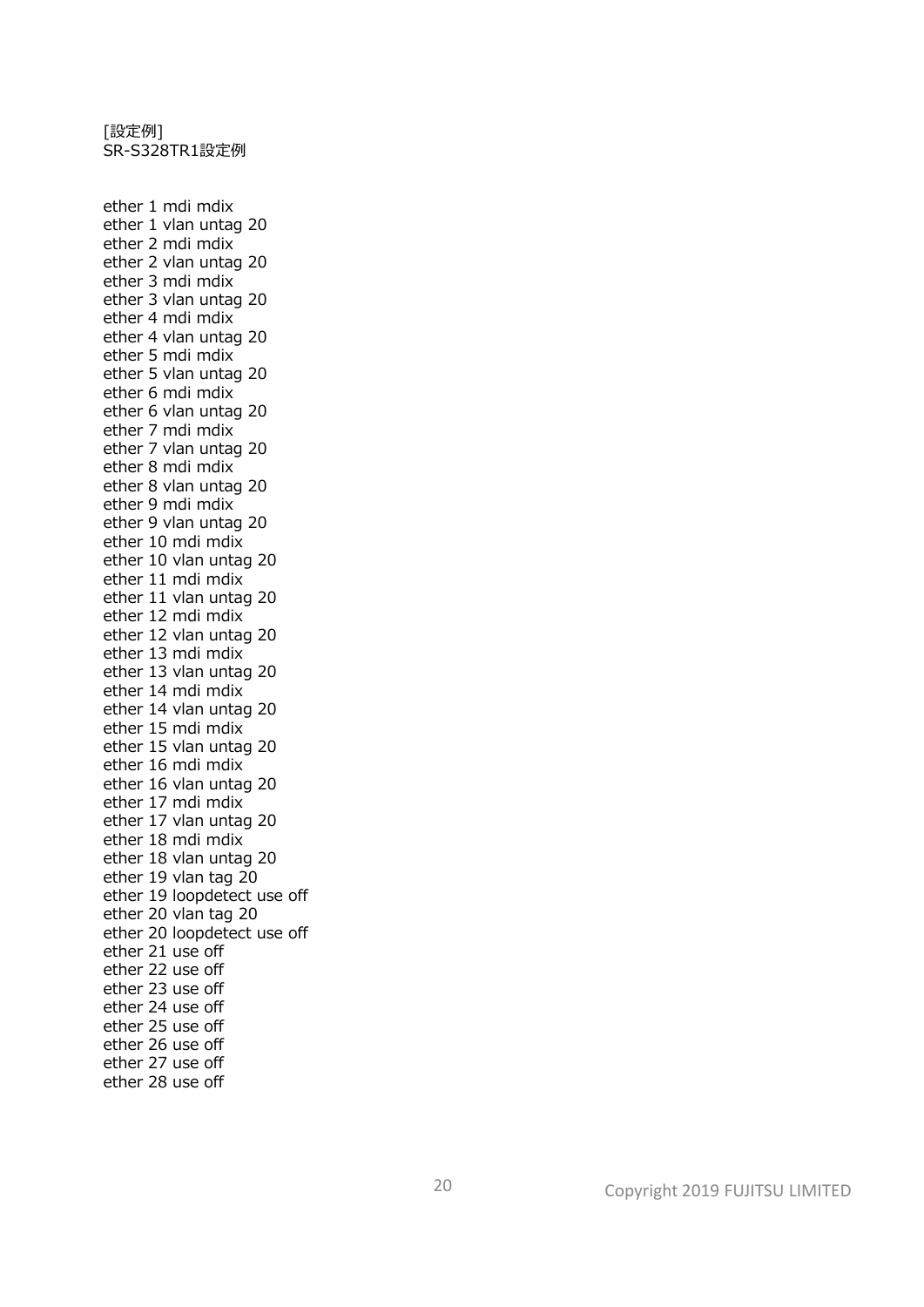vlan 20 name vlan20 stp mode disable lan 0 ip address 192.168.20.10/24 3 lan 0 ip route 0 default 192.168.20.254 1 1 lan 0 vlan 20 loopdetect use on loopdetect portdisable yes loopdetect interval 1s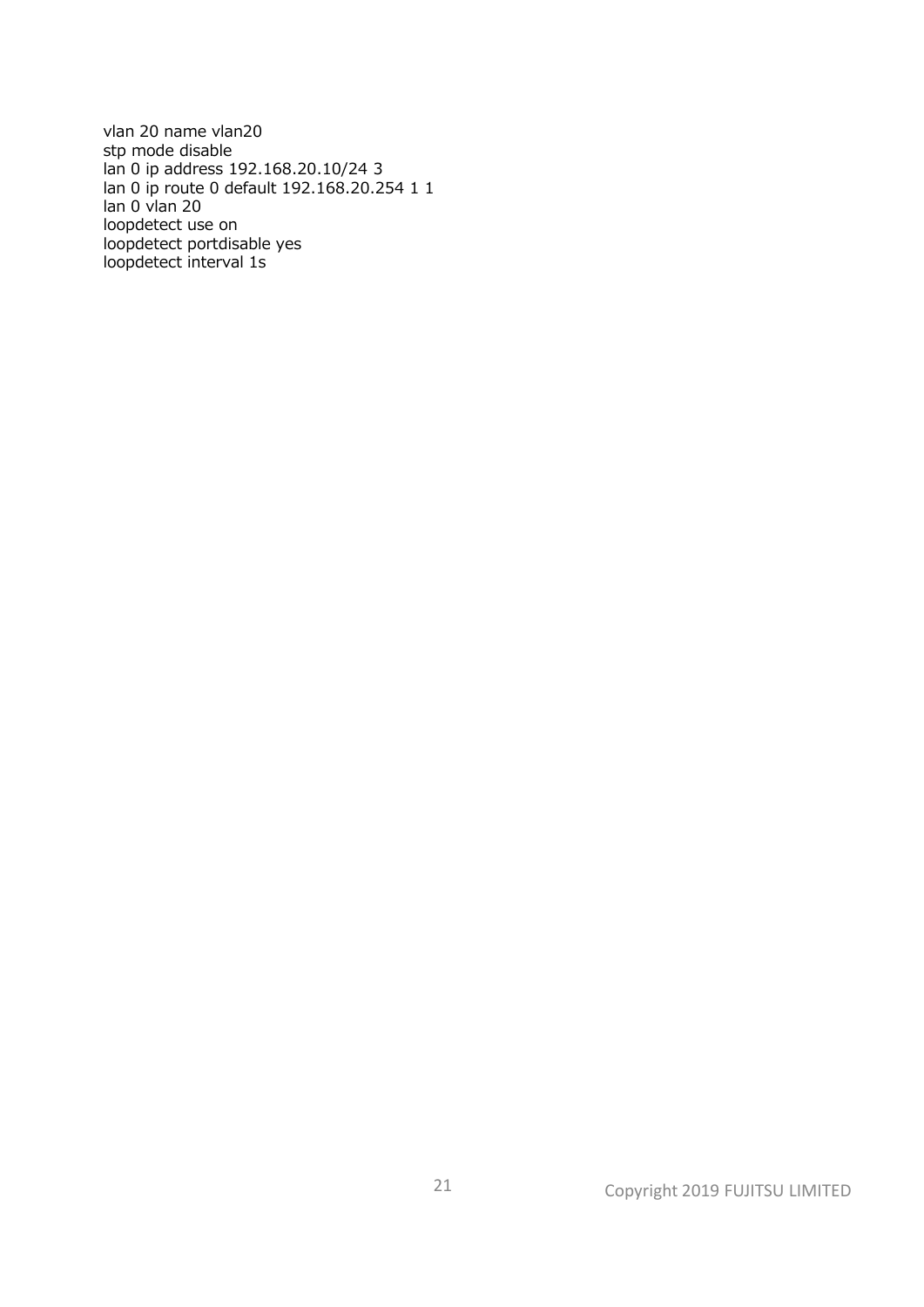[解説] SR-S328TR1設定解説 ether 1 mdi mdix #Auto MDI/MDI-X機能を無効にします。(MDI-X固定に設定) ether 1 vlan untag 20 #ether 1ポートにVLAN IDを設定します。 ether 2 mdi mdix ether 2 vlan untag 20 ether 3 mdi mdix ether 3 vlan untag 20 ether 4 mdi mdix ether 4 vlan untag 20 ether 5 mdi mdix ether 5 vlan untag 20 ether 6 mdi mdix ether 6 vlan untag 20 ether 7 mdi mdix ether 7 vlan untag 20 ether 8 mdi mdix ether 8 vlan untag 20 ether 9 mdi mdix ether 9 vlan untag 20 ether 10 mdi mdix ether 10 vlan untag 20 ether 11 mdi mdix ether 11 vlan untag 20 ether 12 mdi mdix ether 12 vlan untag 20 ether 13 mdi mdix ether 13 vlan untag 20 ether 14 mdi mdix ether 14 vlan untag 20 ether 15 mdi mdix ether 15 vlan untag 20 ether 16 mdi mdix ether 16 vlan untag 20 ether 17 mdi mdix ether 17 vlan untag 20 ether 18 mdi mdix ether 18 vlan untag 20 ether 19 vlan tag 20 ether 19 loopdetect use off #アップリンクポートではループ検出機能を無効にします。 ether 20 vlan tag 20 ether 20 loopdetect use off